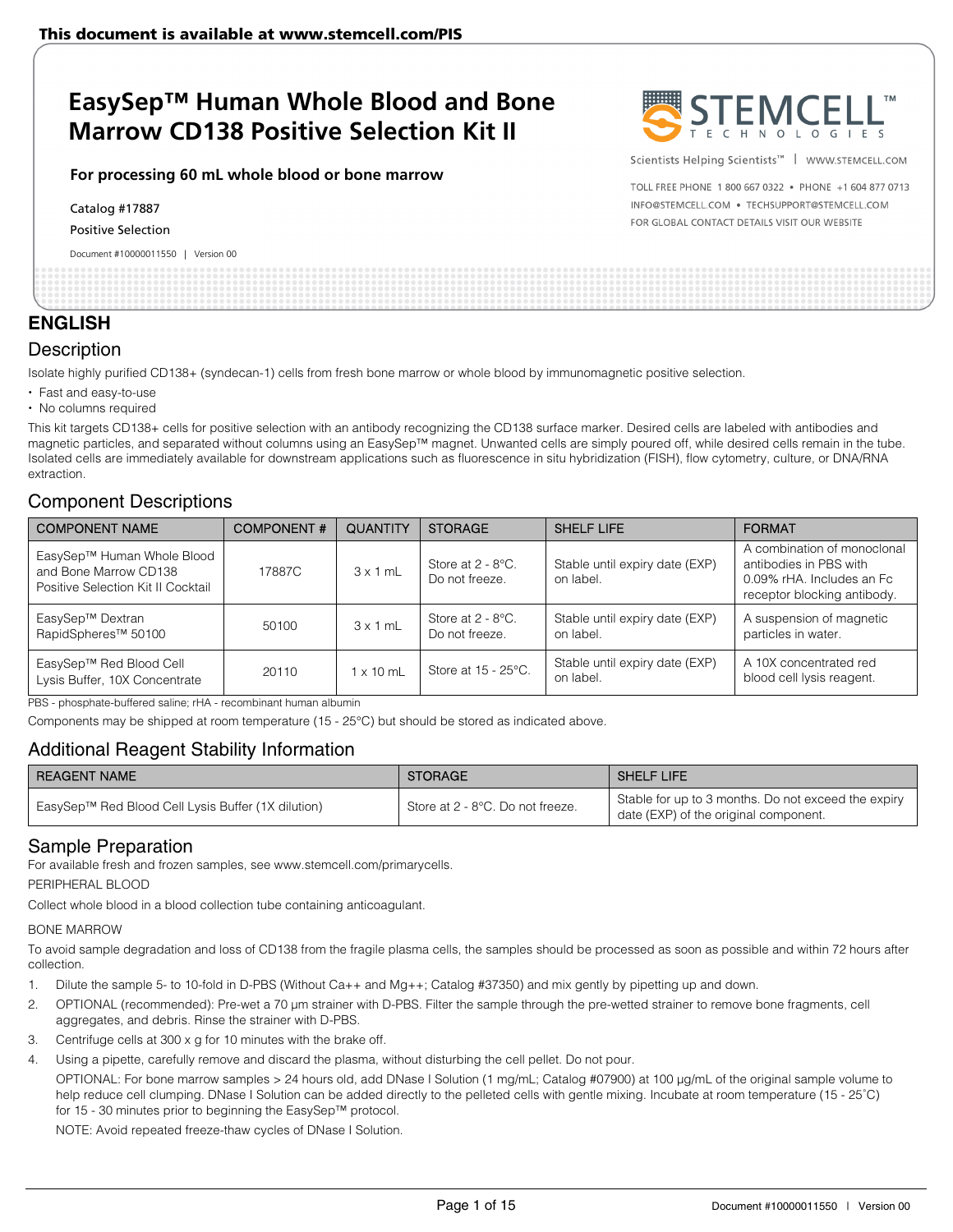

5. Resuspend the cell pellet with EasySep™ Buffer:

- If the sample has low cellularity, or if the sample volume is ≥ 2.5 mL, resuspend to the original sample volume.
- If the sample volume is < 2.5 mL and has high cellularity or cellularity is unknown, resuspend to twice the original sample volume.

## Recommended Medium

EasySep™ Buffer (Catalog #20144), RoboSep™ Buffer (Catalog #20104), or PBS containing 2% fetal bovine serum (FBS) and 1 mM EDTA. Medium should be free of Ca++ and Mg++.

## Directions for Use – Manual EasySep™ Protocols

See pages 1 and 2 for Sample Preparation and Recommended Medium. Refer to Tables 1 and 2 for detailed instructions regarding the EasySep™ procedure.

#### **Table 1. EasySep™ Human Whole Blood and Bone Marrow CD138 Positive Selection Kit II Protocol**

|                |                                                                                                                                                                                          | <b>EASYSEP™ MAGNET</b>                                                                                 |
|----------------|------------------------------------------------------------------------------------------------------------------------------------------------------------------------------------------|--------------------------------------------------------------------------------------------------------|
| <b>STEP</b>    | <b>INSTRUCTIONS</b>                                                                                                                                                                      | "The Big Easy" EasySep™ Magnet<br>(Catalog #18001)                                                     |
|                | Prepare sample within the volume range.                                                                                                                                                  | $0.5 - 4.5$ mL                                                                                         |
| 1              | Add sample to required tube.                                                                                                                                                             | 14 mL (17 x 95 mm) polystyrene round-bottom tube<br>(e.g. Catalog #38008)                              |
| $\overline{2}$ | Add 1X EasySep™ RBC Lysis Buffer to sample.                                                                                                                                              | Equal volume to sample                                                                                 |
| 3              | Add Selection Cocktail to sample.<br><b>NOTE: Do not vortex cocktail.</b>                                                                                                                | 25 µL/mL of diluted sample                                                                             |
|                | Mix and incubate.                                                                                                                                                                        | RT for 3 minutes                                                                                       |
| $\overline{4}$ | Vortex RapidSpheres™.<br>NOTE: Particles should appear evenly dispersed.                                                                                                                 | 30 seconds                                                                                             |
| 5              | Add RapidSpheres™ to sample.                                                                                                                                                             | 25 µL/mL of diluted sample                                                                             |
|                | Mix and incubate.                                                                                                                                                                        | RT for 3 minutes                                                                                       |
| 6              | Add recommended medium to top up the sample to the<br>indicated volume. Mix by gently pipetting up and down<br>$2 - 3$ times.                                                            | • Top up to 5 mL for diluted samples < 2.5 mL<br>• Top up to 10 mL for diluted samples $\geq$ 2.5 mL   |
|                | Place the tube (without lid) into the magnet and incubate.                                                                                                                               | RT for 10 minutes                                                                                      |
| $\overline{7}$ | Pick up the magnet, and in one continuous motion invert the<br>magnet and tube,* pouring off the supernatant. Remove the<br>tube from the magnet; this tube contains the isolated cells. | Discard supernatant                                                                                    |
| 8              | Add recommended medium to top up the sample to the<br>indicated volume. Mix by gently pipetting up and down<br>2 - 3 times.                                                              | • Top up to 5 mL for diluted samples $< 2.5$ mL<br>• Top up to 10 mL for diluted samples $\geq$ 2.5 mL |
|                | Place the tube (without lid) into the magnet and incubate.                                                                                                                               | RT for 3 minutes                                                                                       |
| 9              | Pick up the magnet, and in one continuous motion invert the<br>magnet and tube,* pouring off the supernatant. Remove the<br>tube from the magnet; this tube contains the isolated cells. | Discard supernatant                                                                                    |
| 10             | Repeat steps as indicated.                                                                                                                                                               | Steps 8 and 9<br>(total of 1 x 10-minute and 2 x 3-minute separations)                                 |
| 11             | Resuspend cells in desired medium. Be sure to collect cells<br>from the sides of the tube.                                                                                               | Isolated cells are ready for use                                                                       |

RT - room temperature (15 - 25°C)

\* Leave the magnet and tube inverted for 2 - 3 seconds, then return upright. Do not shake or blot off any drops that may remain hanging from the mouth of the tube.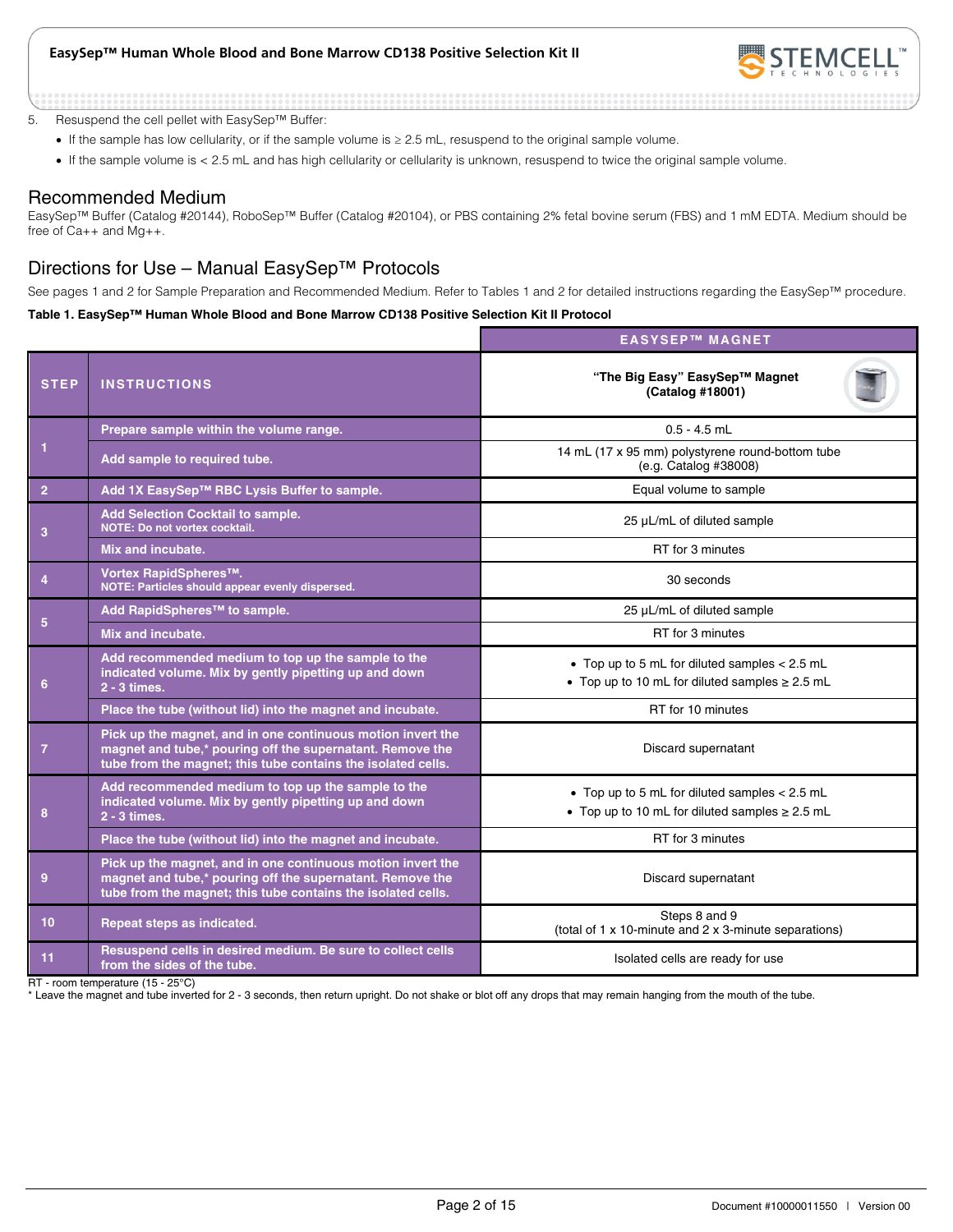

#### **Table 2. EasySep™ Human Whole Blood and Bone Marrow CD138 Positive Selection Kit II Protocol**

|                 |                                                                                                                                   | <b>EASYSEP™ MAGNET</b>                                                                                 |
|-----------------|-----------------------------------------------------------------------------------------------------------------------------------|--------------------------------------------------------------------------------------------------------|
| <b>STEP</b>     | <b>INSTRUCTIONS</b>                                                                                                               | EasyEights™ (Catalog #18103)                                                                           |
|                 |                                                                                                                                   | 14 mL tube                                                                                             |
|                 | Prepare sample within the volume range.                                                                                           | $0.5 - 4.5$ mL                                                                                         |
| $\mathbf{1}$    | Add sample to required tube.                                                                                                      | 14 mL (17 x 95 mm) polystyrene round-bottom tube<br>(e.g. Catalog #38008)                              |
| $\overline{2}$  | Add 1X EasySep™ RBC Lysis Buffer to sample.                                                                                       | Equal volume to sample                                                                                 |
| 3               | <b>Add Selection Cocktail to sample.</b><br>NOTE: Do not vortex cocktail.                                                         | 25 µL/mL of diluted sample                                                                             |
|                 | Mix and incubate.                                                                                                                 | RT for 3 minutes                                                                                       |
| $\overline{4}$  | Vortex RapidSpheres™.<br>NOTE: Particles should appear evenly dispersed.                                                          | 30 seconds                                                                                             |
|                 | Add RapidSpheres™ to sample.                                                                                                      | 25 µL/mL of diluted sample                                                                             |
| $5\phantom{.0}$ | Mix and incubate.                                                                                                                 | RT for 3 minutes                                                                                       |
| $6\phantom{1}$  | Add recommended medium to top up sample to the indicated<br>volume. Mix by gently pipetting up and down 2 - 3 times.              | • Top up to 5 mL for diluted samples < 2.5 mL<br>• Top up to 10 mL for diluted samples $\geq 2.5$ mL   |
|                 | Place the tube (without lid) into the magnet and incubate.                                                                        | RT for 10 minutes                                                                                      |
| $\overline{7}$  | Carefully pipette** (do not pour) off the supernatant. Remove the<br>tube from the magnet; this tube contains the isolated cells. | Discard supernatant                                                                                    |
| 8               | Add recommended medium to top up the sample to the indicated<br>volume. Mix by gently pipetting up and down 2 - 3 times.          | • Top up to 5 mL for diluted samples $< 2.5$ mL<br>• Top up to 10 mL for diluted samples $\geq 2.5$ mL |
|                 | Place the tube (without lid) into the magnet and incubate.                                                                        | RT for 5 minutes                                                                                       |
| 9               | Carefully pipette** (do not pour) off the supernatant. Remove the<br>tube from the magnet; this tube contains the isolated cells. | Discard supernatant                                                                                    |
| 10              | Repeat steps as indicated.                                                                                                        | Steps 8 and 9<br>(total of 1 x 10-minute and 2 x 5-minute separations)                                 |
| 11              | Resuspend cells in desired medium. Be sure to collect cells from<br>the sides of the tube.                                        | Isolated cells are ready for use                                                                       |

RT - room temperature (15 - 25°C)

\*\* Collect the entire supernatant, all at once, into a single pipette (e.g. for the EasyEights™ 14 mL tube use a 10 mL serological pipette [Catalog #38004]).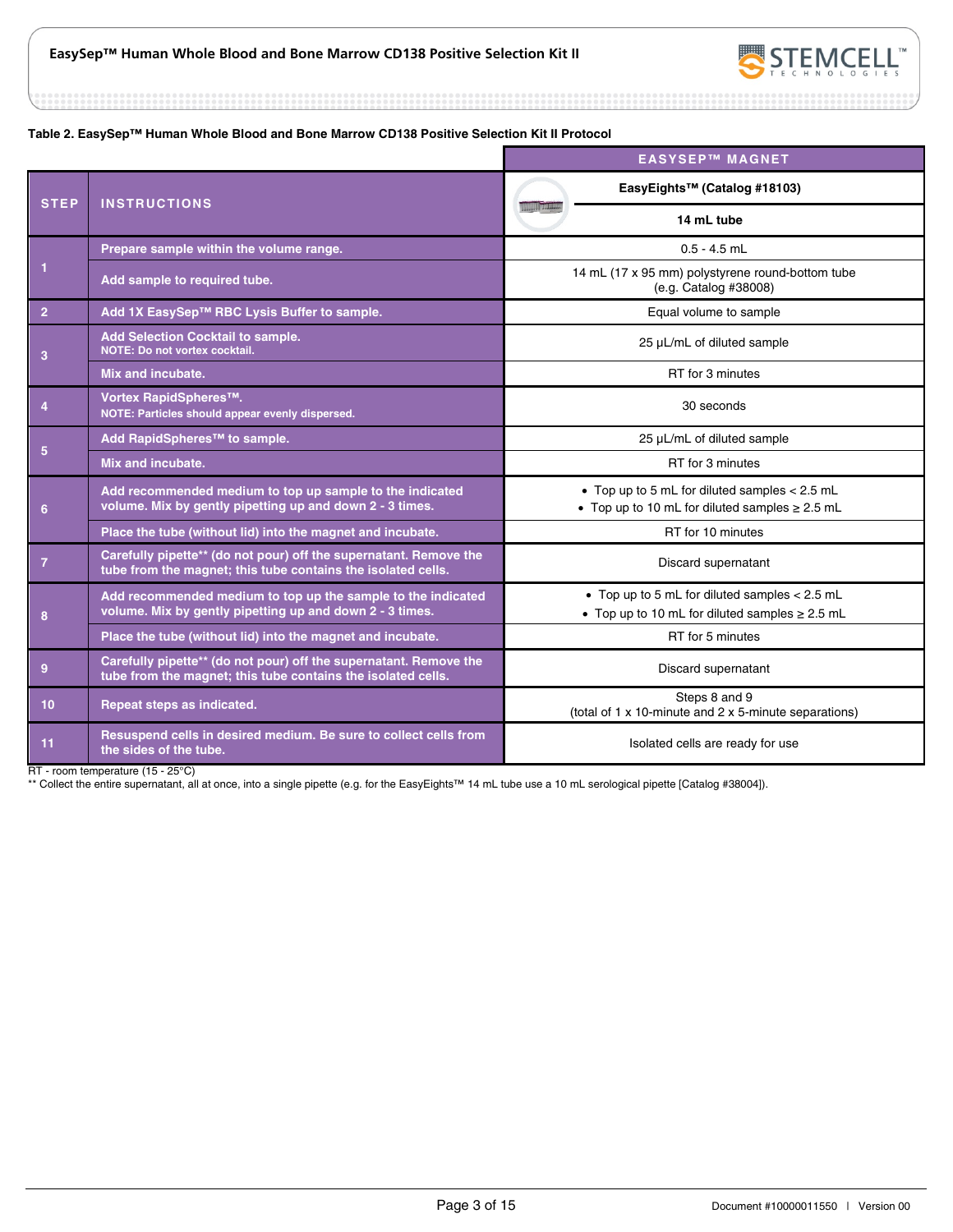

## Directions for Use – Fully Automated RoboSep™ Protocol

See pages 1 and 2 for Sample Preparation and Recommended Medium. Refer to Table 3 for detailed instructions regarding the RoboSep™ procedure.

#### **Table 3. RoboSep™ Human Whole Blood and Bone Marrow CD138 Positive Selection Kit II Protocol**

| <b>STEP</b>    | <b>INSTRUCTIONS</b>                                                                                                                                                                     | RoboSep™<br>E.<br>(Catalog #21000)                                                      |  |
|----------------|-----------------------------------------------------------------------------------------------------------------------------------------------------------------------------------------|-----------------------------------------------------------------------------------------|--|
|                | Prepare sample within the volume range.                                                                                                                                                 | $0.5 - 4.5$ mL                                                                          |  |
|                | Add sample to required tube.                                                                                                                                                            | 14 mL (17 x 95 mm) polystyrene round-bottom tube<br>(e.g. Catalog #38008)               |  |
| $\overline{2}$ | Add 1X EasySep™ RBC Lysis Buffer to sample.                                                                                                                                             | Equal volume to sample                                                                  |  |
|                | Select protocol.<br><b>NOTE: Enter volume.</b>                                                                                                                                          | Human CD138 WB and BM Positive Selection II 17887<br>NOTE: Enter diluted sample volume. |  |
|                | Vortex RapidSpheres™.<br>NOTE: Particles should appear evenly dispersed.                                                                                                                | 30 seconds                                                                              |  |
| 5              | <b>Load the carousel.</b><br>NOTE: Do not vortex cocktail.                                                                                                                              | Follow on-screen prompts                                                                |  |
|                | <b>Start the protocol.</b>                                                                                                                                                              | Press the green "Run" button                                                            |  |
| 6              | Unload the carousel when the run is complete. Remove the tube<br>containing the isolated cells and resuspend in desired medium.<br>Be sure to collect cells from the sides of the tube. | Isolated cells are ready for use                                                        |  |

## Notes and Tips

#### EASYSEP™ RED BLOOD CELL LYSIS BUFFER

EasySep™ Red Blood Cell Lysis Buffer is supplied as a 10X concentrate. Prepare 1X lysis buffer at least 1 hour before use by adding 1 part 10X lysis buffer to 9 parts distilled or Type 1 water. Mix gently and completely before use.

\*Type I water refers to ultrapure water suitable for use in analytical procedures. It is defined by the American Society for Testing and Materials (ASTM) as having a resistivity of > 18 MΩ-cm, a conductivity of < 0.056 μS/cm, and < 50 ppb of total organic carbons (TOC).

#### ASSESSING PURITY

For purity assessment of CD138+ cells by flow cytometry, use the following fluorochrome-conjugated antibody clone:

Anti-Human CD138 (Syndecan-1) Antibody, Clone MI15 (Catalog #60003)

One of the following methods can also be used:

- Stain for intracellular κ (kappa) and λ (lambda) light chains (e.g. procedure described by Ahmann et al.). Plasma cells express either the kappa or lambda light chain.
- · Use alternative markers such as fluorochrome-conjugated Anti-Human CD38 Antibody, Clone HIT2 (Catalog #60014) and Anti-Human CD45 Antibody, Clone HI30 (Catalog #60018) to detect CD38+CD45 variable cells (Kumar et al.).
- Use a fluorochrome-conjugated secondary antibody, such as Goat Anti-Mouse IgG (H+L) Antibody, Polyclonal (Catalog #60138).

## Data



Starting with fresh whole blood spiked with a multiple myeloma cell line, U266, the CD138+ cell content of the selected fraction typically ranges from 83.7 - 98.3%. In the above example, the purities of the start and final isolated fractions are 9.1% and 90.4%, respectively.

NOTE: For samples with CD138+ starting frequency < 10 - 15%, the CD138+ purity of the isolated fraction may be variable.

NOTE: Red blood cells were removed from the start sample by lysis prior to flow cytometry.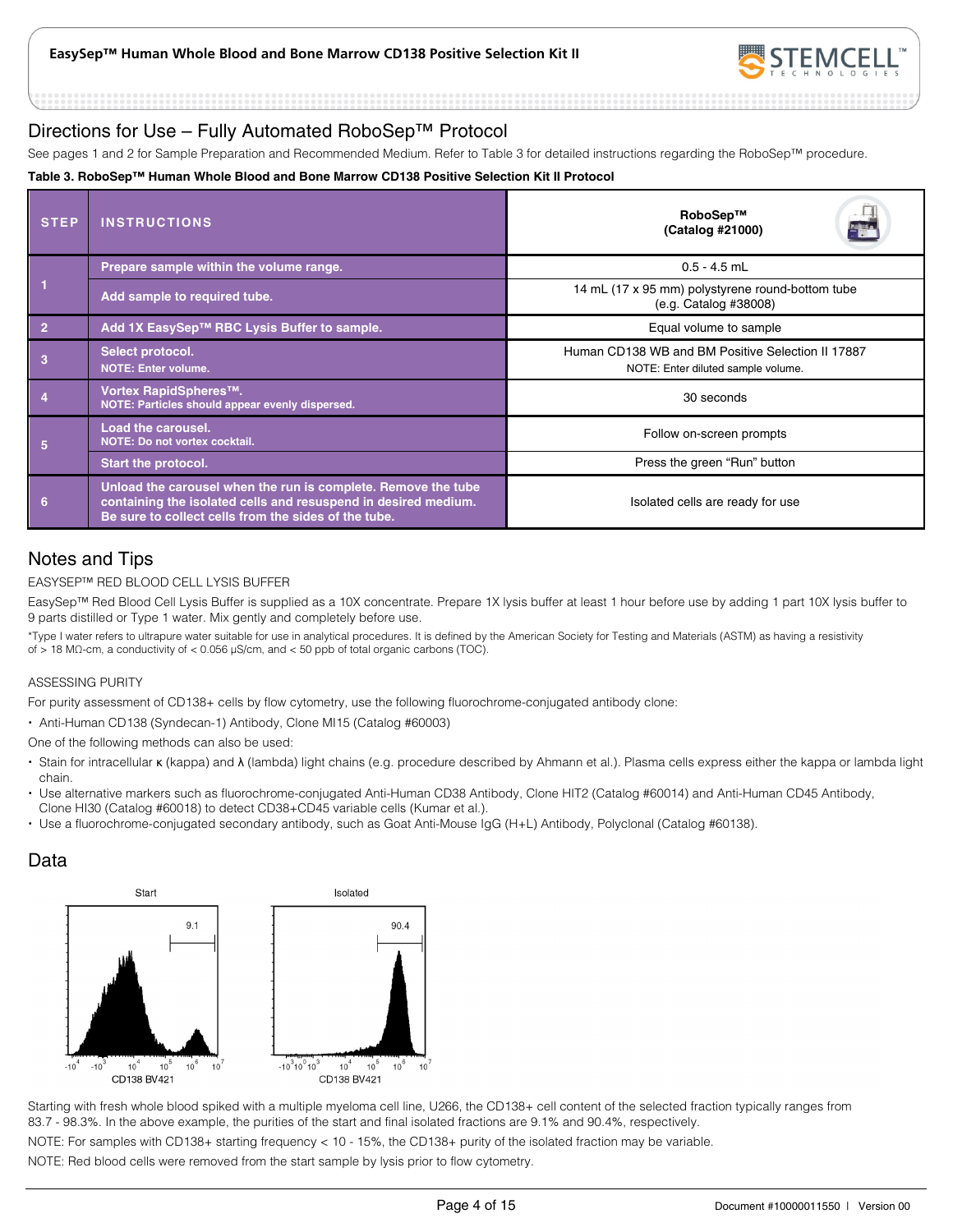

#### **References**

Ahmann GJ et al. (1998) A novel three-color, clone-specific fluorescence in situ hybridization procedure for monoclonal gammopathies. Cancer Genet Cytogenet 101(1): 7–11.

Kumar S et al. (2010) Immunophenotyping in multiple myeloma and related plasma cell disorders. Best Pract Res Clin Haematol 23(3): 433–51.

PRODUCTS ARE FOR RESEARCH USE ONLY AND NOT INTENDED FOR HUMAN OR ANIMAL DIAGNOSTIC OR THERAPEUTIC USES UNLESS OTHERWISE STATED. FOR ADDITIONAL INFORMATION ON QUALITY AT STEMCELL, REFER TO WWW.STEMCELL.COM/COMPLIANCE.

Copyright © 2021 by STEMCELL Technologies Inc. All rights reserved including graphics and images. STEMCELL Technologies & Design, STEMCELL Shield Design, Scientists Helping Scientists, EasyEights,<br>EasySep, RapidSpheres, an ensure that the information provided by STEMCELL and its suppliers is correct, it makes no warranties or representations as to the accuracy or completeness of such information.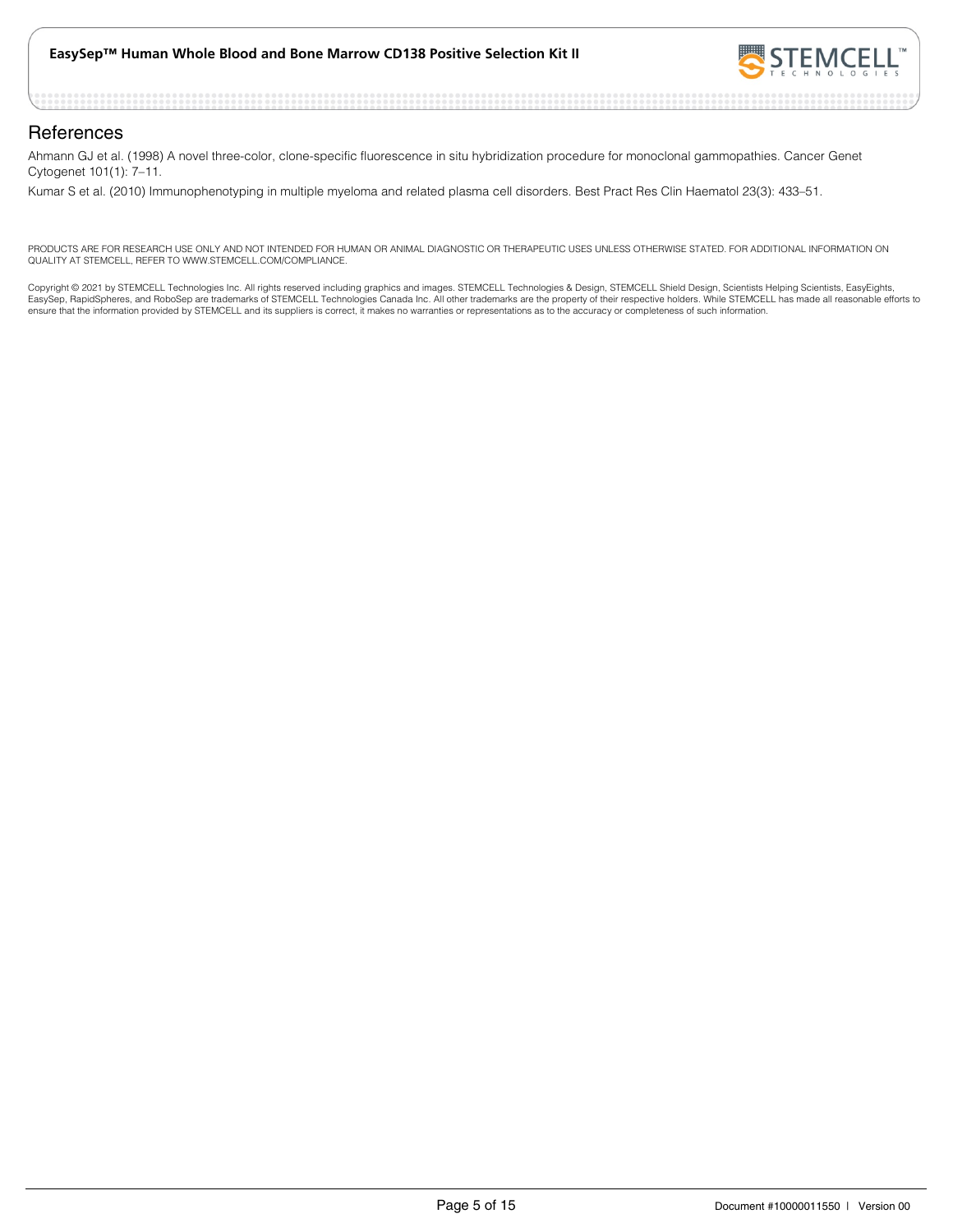#### **Para procesar 60 mL de sangre total o médula**

Catalog #17887

Selección positiva

No. de document #10000011550 | Version 00



Scientists Helping Scientists™ | WWW.STEMCELL.COM

TOLL FREE PHONE 1 800 667 0322 . PHONE +1 604 877 0713 INFO@STEMCELL.COM . TECHSUPPORT@STEMCELL.COM FOR GLOBAL CONTACT DETAILS VISIT OUR WEBSITE

## **ESPAÑOL**

## Descripción

Aísla células CD138+ (syndecan-1) altamente purificadas a partir de médula ósea o sangre total mediante selección positiva inmunomagnética.

- Rápido y fácil de usar
- No se requieren columnas.

Este kit se centra en células CD138+ para su selección positiva con anticuerpo, reconociendo el marcador de superficie CD138. Las células deseadas se etiquetan con anticuerpos y partículas magnéticas y son separadas sin columnas usando un imán EasySep™. Las células no deseadas son simplemente desechadas y las células deseadas quedan en el tubo. Las células aisladas estarán inmediatamente disponibles para aplicaciones subsiguientes como hibridación in situ fluorescente (FISH, en inglés), citometría de flujo, cultivos o extracción de ADN/ARN.

## Descripción de los Componentes

| NOMBRE DEL COMPONENTE                                                                     | COMPONENTE Nº | <b>CANTIDAD</b>  | <b>ALMACENAMIENTO</b>                        | VIDA ÚTIL                                                         | <b>FORMATO</b>                                                                                                                    |
|-------------------------------------------------------------------------------------------|---------------|------------------|----------------------------------------------|-------------------------------------------------------------------|-----------------------------------------------------------------------------------------------------------------------------------|
| EasySep™ Human Whole Blood<br>and Bone Marrow CD138<br>Positive Selection Kit II Cocktail | 17887C        | $3 \times 1$ mL  | Almacenar entre<br>2 °C a 8 °C. No congelar. | Estable hasta la fecha<br>de vencimiento (EXP)<br>de la etiqueta. | Una combinación de<br>anticuerpos monoclonales<br>en PBS con rHA al 0,09%.<br>Incluye un anticuerpo<br>bloqueador de receptor Fc. |
| EasySep™ Dextran<br>RapidSpheres <sup>™</sup> 50100                                       | 50100         | $3 \times 1$ mL  | Almacenar entre<br>2 °C a 8 °C. No congelar. | Estable hasta la fecha<br>de vencimiento (EXP)<br>de la etiqueta. | Una suspensión de<br>partículas magnéticas en<br>agua.                                                                            |
| EasySep™ Red Blood Cell<br>Lysis Buffer, 10X Concentrate                                  | 20110         | $10 \times 1$ mL | Almacenar de 15 °C a 25<br>$^{\circ}C$ .     | Estable hasta la fecha<br>de vencimiento (EXP)<br>de la etiqueta. | Un reactivo de lisis de<br>eritrocitos concentrado a<br>$10X$ .                                                                   |

PBS - Tampón fosfato salino; rHA - albumina humana recombinante

Los componentes pueden transportarse a temperatura ambiente (de 15 °C a 25 °C), pero deben almacenarse según se indica anteriormente.

## Información Adicional Sobre La Estabilidad del Reactivo

| NOMBRE DEL REACTIVO                                   | <b>ALMACENAMIENTO</b>                        | VIDA ÚTIL                                                                                   |
|-------------------------------------------------------|----------------------------------------------|---------------------------------------------------------------------------------------------|
| Tampón de lisis de eritrocitos EasySep™ (dilución 1X) | Almacenar entre 2 °C a 8 °C.<br>No congelar. | Estable hasta 3 meses. No exceder la fecha de<br>vencimiento (EXP) del componente original. |

## Preparación de la Muestra

Para muestras frescas y congeladas, consulte www.stemcell.com/primarycells.

SANGRE PERIFÉRICA

Recolectar la sangre total en un tubo de extracción sanguínea que contenga anticoagulante.

#### MÉDULA ÓSEA

Para evitar la degradación de la muestra y la pérdida de CD138 de los plasmocitos, las muestras deben procesarse lo antes posible y dentro de 72 horas tras su recolección.

- 1. Diluir la muestra entre 5 a 10 veces en D-PBS (sin Ca++ ni Mg++, n° de catálogo 37350) y mezclar suavemente pipeteando arriba y abajo.
- 2. OPCIONAL (recomendado): Humedecer un filtro de 70 μm con D-PBS. Filtrar la muestra a través del filtro humedecido y retirar los fragmentos óseos, agregados celulares y restos. Lavar el filtro con D-PBS.
- 3. Centrifugar las células a 300 x g, durante 10 minutos sin freno.
- 4. Con una pipeta, retirar cuidadosamente el plasma y desecharlo sin tocar el pellet celular. No verter.

OPCIONAL: Con muestras de médula ósea de más de 24 horas, añadir Solución DNase I (1 mg/mL, nº de catálogo 07900) a 100 μg/mL del volumen de muestra original para ayudar a reducir la aglutinación de células. La Solución DNase I puede añadirse directamente a los pellets mezclando suavemente. Incubar a temperatura ambiente (de 15 ˚C a 25 ˚C) de 15 a 30 minutos antes de iniciar el protocolo EasySep™. NOTA: Evitar ciclos repetidos de congelación y descongelación de la Solución DNase I.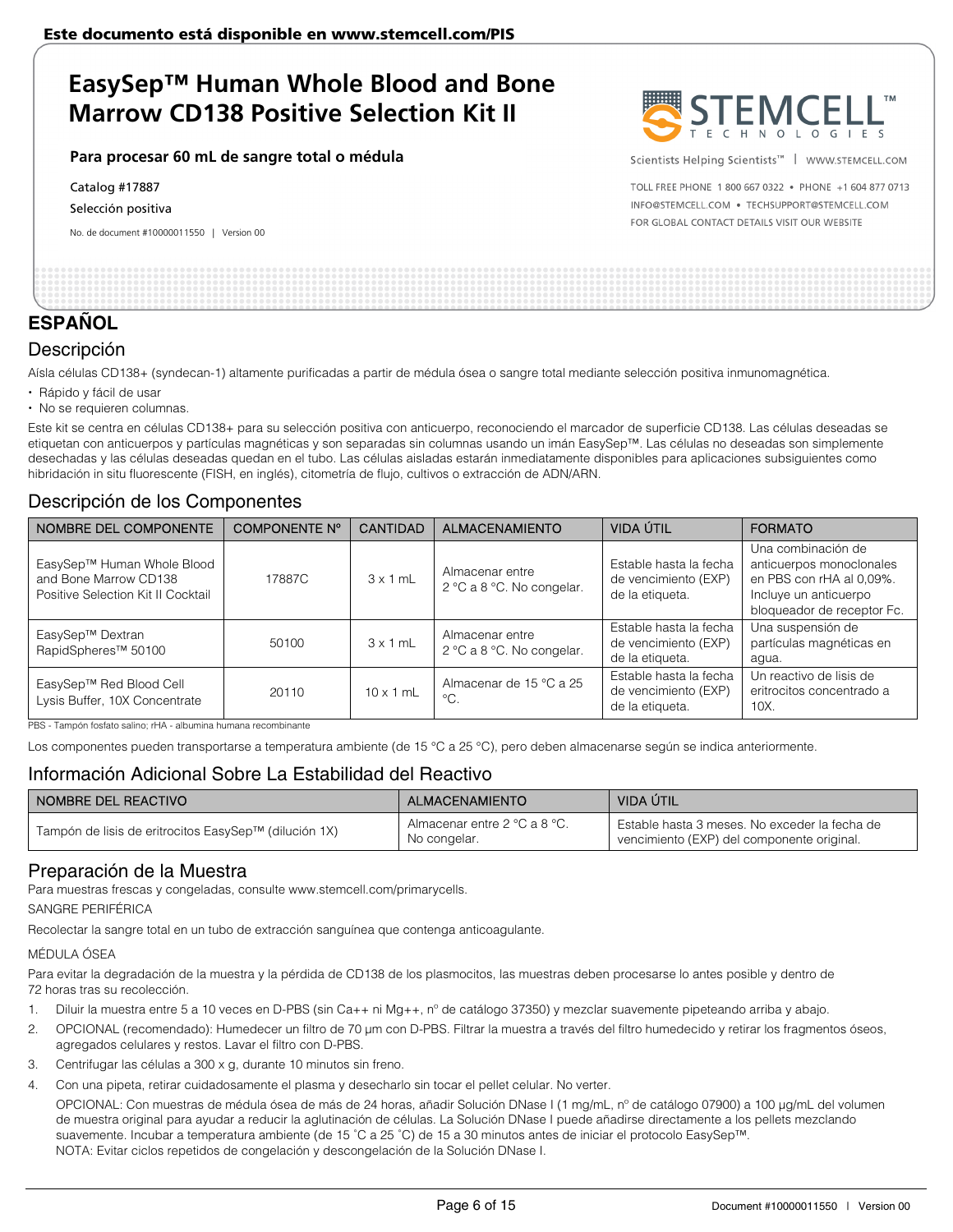

#### 5. Resuspensión del pellet con el tampón EasySep™:

- Si la muestra tiene una celularidad baja o si el volumen de la muestra es ≥ 2.5 mL, vuelva a suspender al volumen original de la muestra.
- Si el volumen de la muestra es < 2.5 mL y tiene celularidad alta o desconocida, vuelva a suspenderla a dos veces el volumen original de la muestra.

#### Medio Recomendado

Tampón EasySep™ (nº de catálogo 20144), tampón RoboSep™ (nº de catálogo 20104), o PBS que contenga suero fetal bovino al 2% (FBS) y 1 mM EDTA. El medio debe estar libre de Ca++ y Mg++.

## Instrucciones de uso – Protocolos EasySep™ manuales

Consultar las páginas 6 y 7 para la preparación de muestra y el medio recomendado. Remítase a las tablas 1 y 2, para instrucciones detalladas respecto de procedimiento EasySep™.

#### **Tabla 1. Protocolo de EasySep™ Human Whole Blood and Bone Marrow CD138 Positive Selection Kit II**

|                |                                                                                                                                                                                | <b>IMÁN EASYSEPTM</b>                                                                                                          |  |  |
|----------------|--------------------------------------------------------------------------------------------------------------------------------------------------------------------------------|--------------------------------------------------------------------------------------------------------------------------------|--|--|
| <b>PASO</b>    | <b>INSTRUCCIONES</b>                                                                                                                                                           | El imán «The Big Easy» de EasySep™<br>(nº de catálogo 18001)                                                                   |  |  |
|                | Prepare la muestra dentro del rango de volumen.                                                                                                                                | $0.5 - 4.5$ mL                                                                                                                 |  |  |
| $\overline{1}$ | Añada la muestra al tubo requerido.                                                                                                                                            | Tubo de poliestireno de fondo redondo de 14 mL (17 mm x 95 mm)<br>(p. ej., nº de catálogo 38008)                               |  |  |
| $\overline{2}$ | Añada a la muestra tampón de lisis de eritrocitos<br>EasySep™ 1X.                                                                                                              | Iguale el volumen a la muestra                                                                                                 |  |  |
| 3              | Añada el cóctel de selección a la muestra.<br>NOTA: No mezclar el cóctel con vortex.                                                                                           | 25 µL/mL de muestra diluida                                                                                                    |  |  |
|                | Mezcle e incube.                                                                                                                                                               | TA durante 3 minutos                                                                                                           |  |  |
| $\overline{4}$ | Vortex RapidSpheres™.<br>NOTA: Las partículas deben verse uniformemente dispersas.                                                                                             | 30 segundos                                                                                                                    |  |  |
|                | Añada RapidSpheres <sup>™</sup> a la muestra.                                                                                                                                  | 25 µL/mL de muestra diluida                                                                                                    |  |  |
| 5              | Mezcle e incube.                                                                                                                                                               | TA durante 3 minutos                                                                                                           |  |  |
| 6              | Añada el medio recomendado para rellenar la muestra hasta<br>el volumen indicado. Mezcle pipeteando suavemente arriba y<br>abajo 2 ó 3 veces.                                  | • Resuspenda hasta 5 mL las muestras diluidas de < $2,5$ mL<br>• Resuspenda hasta 10 mL las muestras diluidas de $\geq 2.5$ mL |  |  |
|                | Coloque el tubo (sin tapa) dentro del imán e incube.                                                                                                                           | TA durante 10 minutos                                                                                                          |  |  |
| $\overline{7}$ | Recoja el imán y, con un movimiento continuo, invierta el<br>imán y el tubo*, desechando el sobrenadante. Retire el tubo<br>del imán, este tubo contiene las células aisladas. | Deseche el sobrenadante                                                                                                        |  |  |
| 8              | Añada el medio recomendado para rellenar la muestra hasta<br>el volumen indicado. Mezcle pipeteando suavemente arriba y<br>abajo 2 ó 3 veces.                                  | • Resuspenda hasta 5 mL las muestras diluidas de < 2,5 mL<br>- Resuspenda hasta 10 mL las muestras diluidas de $\geq 2.5$ mL   |  |  |
|                | Coloque el tubo (sin tapa) dentro del imán e incube.                                                                                                                           | TA durante 3 minutos                                                                                                           |  |  |
| 9              | Recoja el imán y, con un movimiento continuo, invierta el<br>imán y el tubo*, desechando el sobrenadante. Retire el tubo<br>del imán, este tubo contiene las células aisladas. | Deseche el sobrenadante.                                                                                                       |  |  |
| 10             | Repita los pasos según se indican.                                                                                                                                             | Los pasos 8 y 9 (total de 1 separación de 10 minutos y 2 de 3 minutos)                                                         |  |  |
| 11             | Vuelva a resuspender las células en el medio deseado.<br>Asegúrese de recoger las células de las paredes del tubo.                                                             | Las células aisladas están listas para usarse                                                                                  |  |  |

TA - temperatura ambiente (de 15 °C a 25 °C)

\* Deje el imán y el tubo invertidos de 2 a 3 segundos, luego vuelva a ponerlo de pie. No sacuda ni seque las gotas que puedan quedar colgando de la boca del tubo.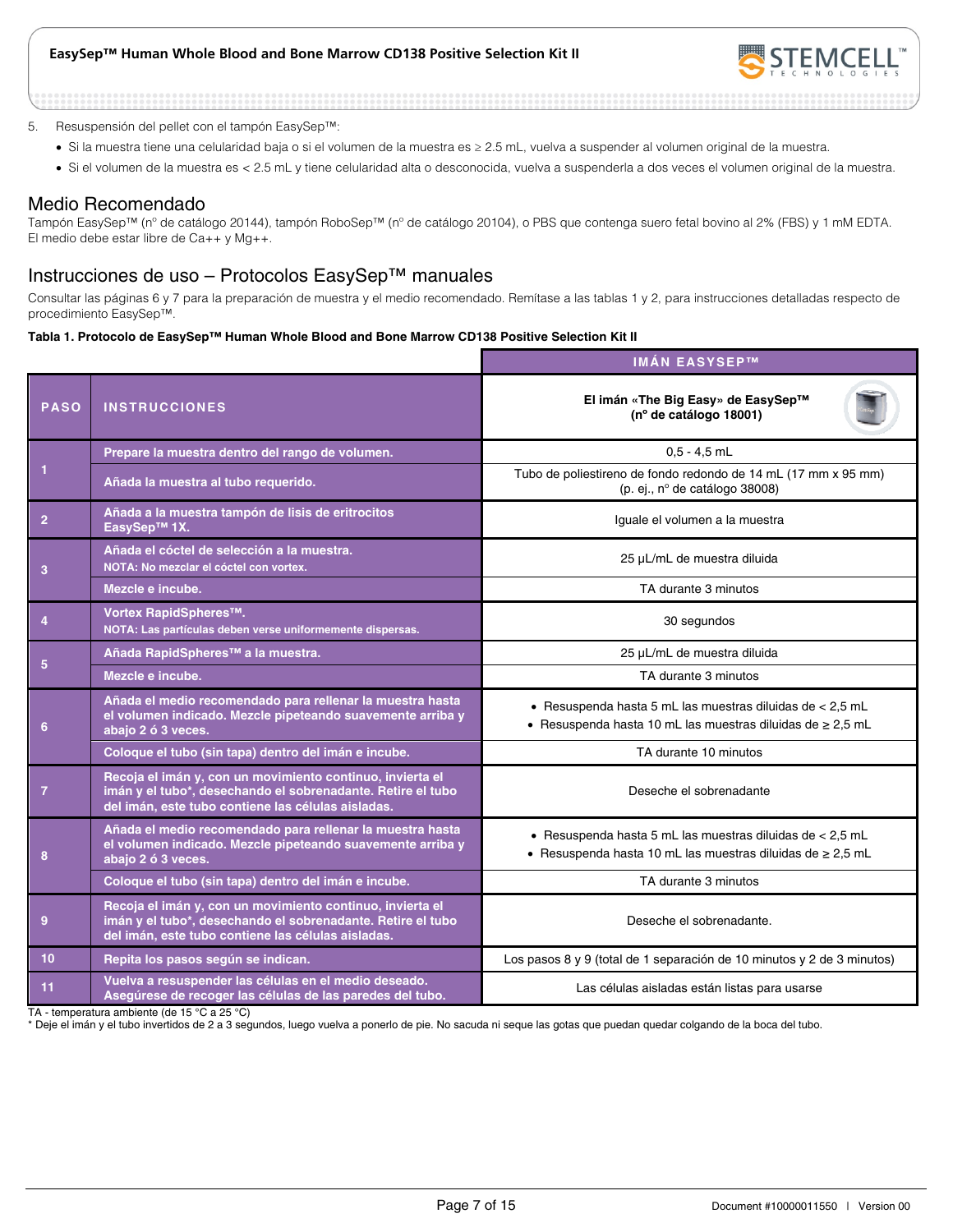

...........

#### **Tabla 2. Protocolo de EasySep™ Human Whole Blood and Bone Marrow CD138 Positive Selection Kit II**

|                 |                                                                                                                                               | <b>IMÁN EASYSEP™</b>                                                                                                         |
|-----------------|-----------------------------------------------------------------------------------------------------------------------------------------------|------------------------------------------------------------------------------------------------------------------------------|
| <b>PASO</b>     | <b>INSTRUCCIONES</b>                                                                                                                          | EasyEights™<br>(nº de catálogo 18103)                                                                                        |
|                 |                                                                                                                                               | Tubo de 14 mL                                                                                                                |
|                 | Prepare la muestra dentro del rango de volumen.                                                                                               | $0.5 - 4.5$ mL                                                                                                               |
| 1               | Añada la muestra al tubo requerido.                                                                                                           | Tubo de poliestireno de fondo redondo de 14 mL (17 mm x 95 mm)<br>(p. ej., nº de catálogo 38008)                             |
| $\overline{2}$  | Añadir a la muestra tampón de lisis de eritrocitos EasySep™ a<br>1X.                                                                          | Iguale el volumen a la muestra                                                                                               |
| 3               | Añada el cóctel de selección a la muestra.<br>NOTA: No mezclar el cóctel con vortex.                                                          | 25 µL/mL de muestra diluida                                                                                                  |
|                 | Mezcle e incube.                                                                                                                              | TA durante 3 minutos                                                                                                         |
| $\overline{4}$  | Vortex RapidSpheres™.<br>NOTA: Las partículas deben verse uniformemente dispersas.                                                            | 30 segundos                                                                                                                  |
|                 | Añada RapidSpheres <sup>™</sup> a la muestra.                                                                                                 | 25 µL/mL de muestra diluida                                                                                                  |
| $5\phantom{.0}$ | Mezcle e incube.                                                                                                                              | TA durante 3 minutos                                                                                                         |
| 6               | Añada el medio recomendado para rellenar la muestra al volumen<br>indicado. Mezcle pipeteando suavemente arriba y abajo 2 ó 3<br>veces.       | · Resuspenda hasta 5 mL las muestras diluidas de < 2,5 mL<br>• Resuspenda hasta 10 mL las muestras diluidas de $\geq 2.5$ mL |
|                 | Coloque el tubo (sin tapa) dentro del imán e incube.                                                                                          | TA durante 10 minutos                                                                                                        |
| $\overline{7}$  | Pipetee cuidadosamente** (no vierta) para desechar el<br>sobrenadante. Retire el tubo del imán, este tubo contiene las<br>células aisladas.   | Deseche el sobrenadante.                                                                                                     |
| 8               | Añada el medio recomendado para rellenar la muestra hasta el<br>volumen indicado. Mezcle pipeteando suavemente arriba y abajo<br>2 ó 3 veces. | · Resuspenda hasta 5 mL las muestras diluidas de < 2,5 mL<br>• Resuspenda hasta 10 mL las muestras diluidas de $\geq 2.5$ mL |
|                 | Coloque el tubo (sin tapa) dentro del imán e incube.                                                                                          | TA durante 5 minutos                                                                                                         |
| 9               | Pipetee cuidadosamente** (no vierta) para desechar el<br>sobrenadante. Retire el tubo del imán, este tubo contiene las<br>células aisladas.   | Deseche el sobrenadante                                                                                                      |
| 10              | Repita los pasos según se indican.                                                                                                            | Los pasos 8 y 9 (total de 1 separación de 10 minutos y 2 de 5 minutos)                                                       |
| 11              | Vuelva a suspender las células en el medio deseado. Asegúrese<br>de recoger las células de las paredes del tubo.                              | Las células aisladas están listas para usarse                                                                                |

TA - temperatura ambiente (de 15 °C a 25 °C)

\*\* Recoja todo el sobrenadante de una vez en el interior de una sola pipeta (p. ej., para tubos EasyEights™ de 14 mL, use una pipeta serológica de 10 mL [nº de catálogo 38004]).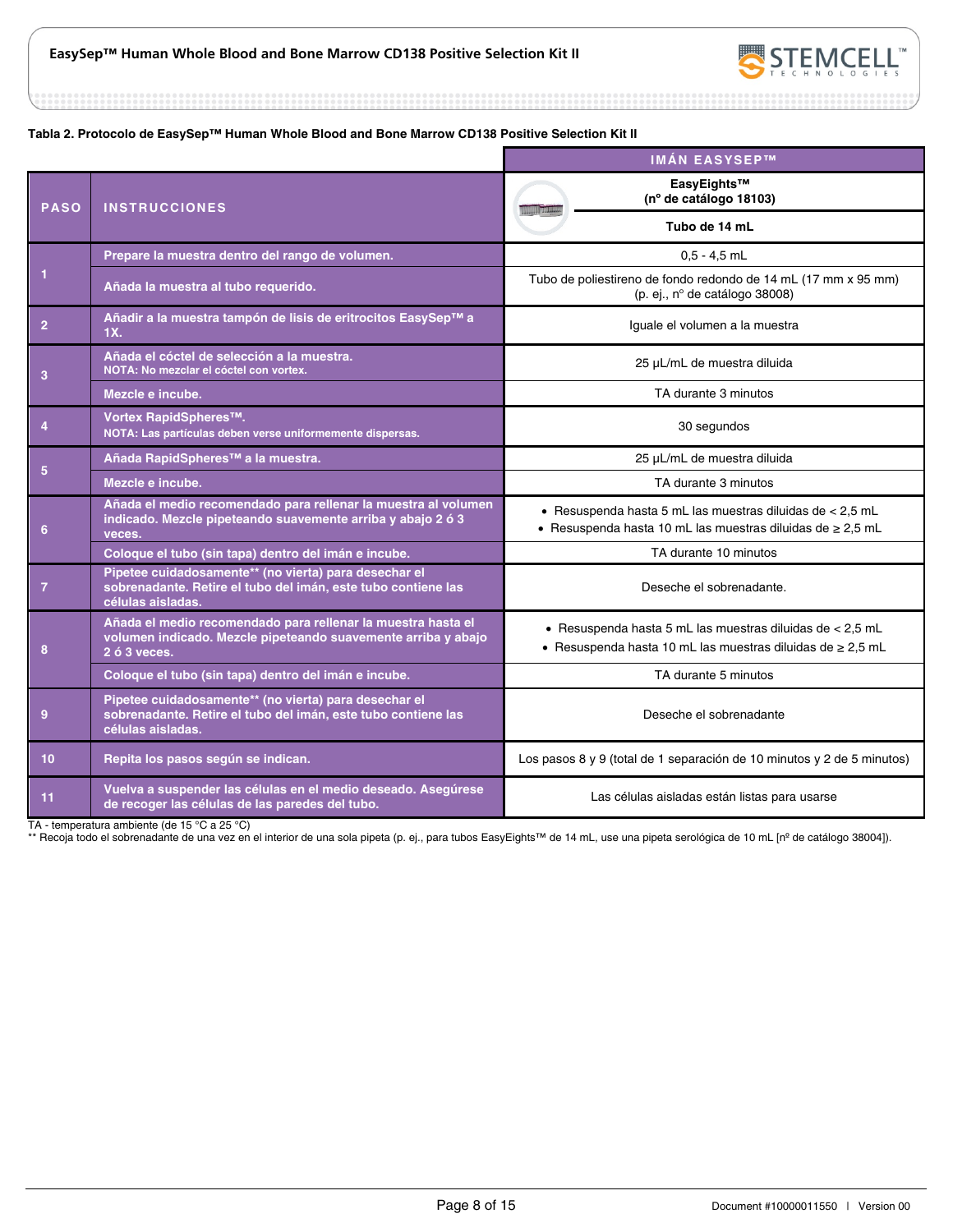

## Instrucciones de Uso – Protocolo RoboSep™ completamente automático

Consultar las páginas 6 y 7 para la preparación de muestra y el medio recomendado. Remítase a la tabla 3, para instrucciones detalladas respecto de procedimiento RoboSep™.

#### **Tabla 3 Protocolo de RoboSep™ Human Whole Blood and Bone Marrow CD138 Positive Selection Kit II**

| <b>PASO</b>    | <b>INSTRUCCIONES</b>                                                                                                                                                                                                | RoboSep™<br>(nº de catálogo 21000)                                                                        |  |  |
|----------------|---------------------------------------------------------------------------------------------------------------------------------------------------------------------------------------------------------------------|-----------------------------------------------------------------------------------------------------------|--|--|
|                | Prepare la muestra dentro del rango de volumen.                                                                                                                                                                     | $0.5 - 4.5$ mL                                                                                            |  |  |
|                | Añada la muestra al tubo requerido.                                                                                                                                                                                 | Tubo de poliestireno de fondo redondo de 14 mL (17 mm x 95 mm)<br>(p. ej., $n^{\circ}$ de catálogo 38008) |  |  |
| $\overline{2}$ | Añadir a la muestra tampón de lisis de eritrocitos EasySep™ a 1X.                                                                                                                                                   | Iguale el volumen a la muestra                                                                            |  |  |
| 3              | Seleccione el protocolo.<br><b>NOTA: Poner el volumen</b>                                                                                                                                                           | Human CD138 WB and BM Positive Selection II 17887<br>NOTA: Ingresar el volumen de la muestra diluida      |  |  |
|                | Vortex RapidSpheres™.<br>NOTA: Las partículas deben verse uniformemente dispersas.                                                                                                                                  | 30 segundos                                                                                               |  |  |
| 5              | Cargue el carrusel.<br>NOTA: No mezclar el cóctel con vortex.                                                                                                                                                       | Siga los mensajes en pantalla                                                                             |  |  |
|                | Inicie el protocolo.                                                                                                                                                                                                | Pulse el botón verde «Run»                                                                                |  |  |
| 6              | Descargue el carrusel cuando termine la ejecución. Retire el tubo<br>que contiene las células aisladas y vuelva a suspenderlas en el<br>medio deseado. Asegúrese de recoger las células de las paredes<br>del tubo. | Las células aisladas están listas para usarse                                                             |  |  |

## Notas y Consejos

#### TAMPÓN DE LISIS DE ERITROCITOS EASYSEP™

El tampón de lisis de eritrocitos EasySep™ se provee como concentrado a 10X. Prepare un tapón de lisis de 1X al menos 1 hora antes de añadir 1 parte de tampón de lisis a 10X a 9 partes de agua destilada o de Tipo 1. Mezcle suave y completamente antes de usarla.

\*El agua Tipo I se refiere a agua ultrapura adecuada para usarse en procedimientos analíticos. Según la Sociedad Americana para Pruebas y Materiales (ASTM, siglas en inglés), posee una resistividad de > 18 MΩ-cm, una conductividad de < 0,056 μS/cm y carbono orgánico total (TOC) de < 50 ppb.

#### CÓMO EVALUAR LA PUREZA

Para evaluar la pureza de las células CD138+ mediante citometría de flujo, emplee el siguiente clon de anticuerpos conjugados con fluorocromo:

Anti-Human CD138 (Syndecan-1) Antibody, Clone MI15 (nº de catálogo 60003)

Se puede emplear uno de los siguientes métodos:

- Tinción de cadenas ligeras intracelulares κ (kappa) y λ (lambda) (procedimiento de ejemplo descrito en Ahmann et al.). Los plasmocitos expresan la cadena ligera de kappa o lambda.
- Emplee marcadores alternativos como Anti-Human CD38 Antibody, Clone HIT2 (nº de catálogo 60014) y Anti-Human CD45 Antibody, Clone HI30 (nº de catálogo 60018) conjugados con fluorocromo para detectar células variables CD38+CD45 (Kumar et al.).
- Usar un anticuerpo secundario conjugado con fluorocromo, como Goat Anti-Mouse IgG (H+L) Antibody, Polyclonal (nº de catálogo 60138).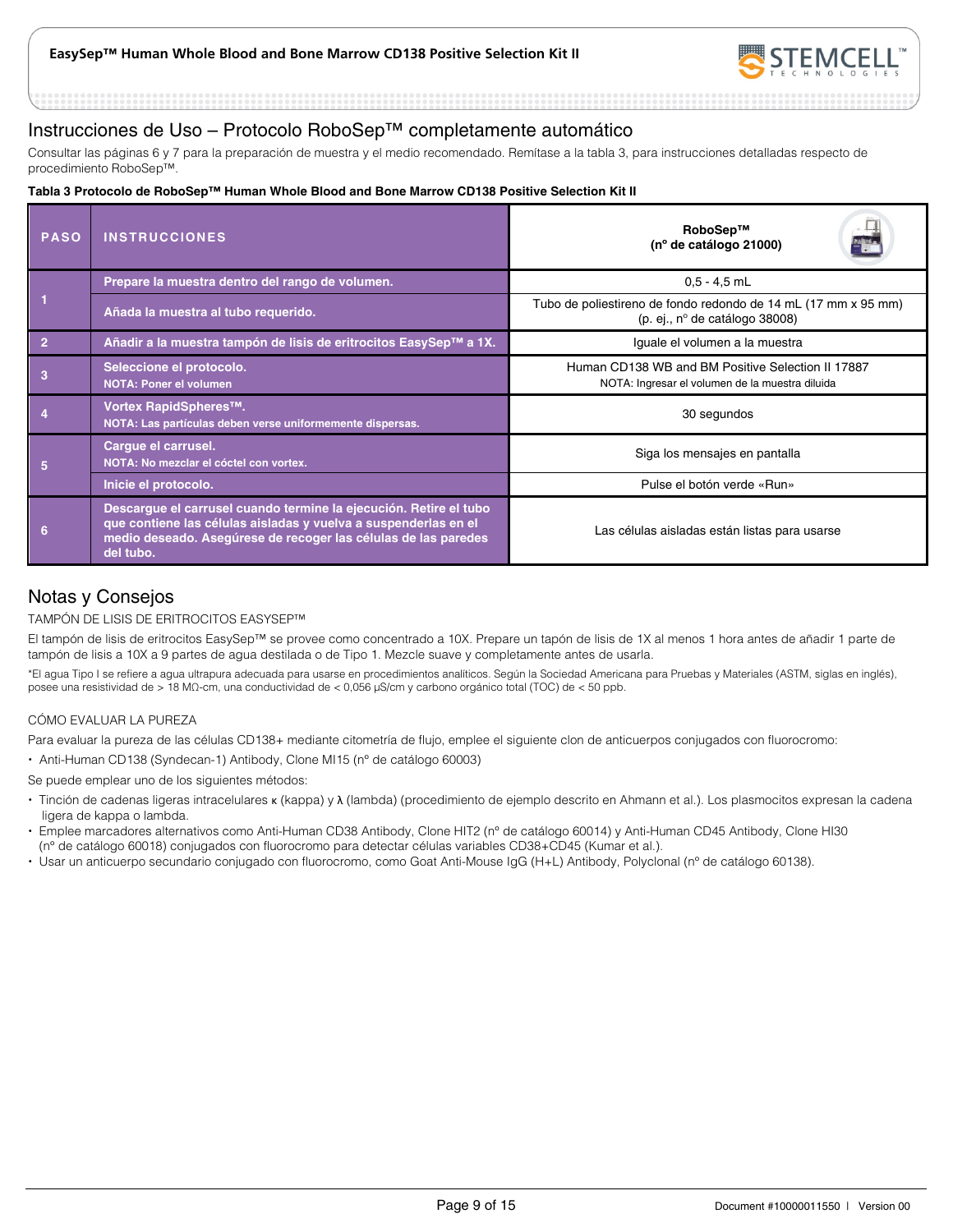

#### Datos



Comenzando con sangre total fresca enriquecida con una línea celular de mieloma múltiple, U266, el contenido celular de CD138+ de la fracción seleccionada normalmente fluctúa entre 83,7% y 98,3%. En el ejemplo anterior, las purezas de las fracciones aisladas inicial y final son 9.1% y 90.4%, respectivamente. NOTA: En muestras de CD138+ con una frecuencia de inicio de < 10 - 15%, la pureza de CD138+ de la fracción aislada puede ser variable. NOTA: Se retiraron los eritrocitos de la muestra inicial mediante lisis antes de la citometría de flujo.

## **Referencias**

Ahmann GJ et al. (1998) A novel three-color, clone-specific fluorescence in situ hybridization procedure for monoclonal gammopathies. Cancer Genet Cytogenet 101(1): 7–11.

Kumar S et al. (2010) Immunophenotyping in multiple myeloma and related plasma cell disorders. Best Pract Res Clin Haematol 23(3): 433–51.

LOS PRODUCTOS SON SOLO PARA USO EN INVESTIGACIONES Y NO ESTÁN PREVISTOS PARA DIAGNÓSTICO HUMANO NI ANIMAL, NI USOS TERAPÉUTICOS, SALVO QUE SE INDIQUE LO CONTRARIO. PARA OBTENER INFORMACIÓN ADICIONAL SOBRE LA CALIDAD EN STEMCELL, REMÍTASE A WWW.STEMCELL.COM/COMPLIANCE.

Copyright © 2021 de STEMCELL Technologies Inc. Todos los derechos reservados incluyendo los gráficos e imágenes. STEMCELL Technologies & Design, STEMCELL Shield Design, Scientists Helping<br>Scientists, EasyEights, EasySep, R bien STEMCELL ha hecho todos los esfuerzos razonables para garantizar que la información facilitada por STEMCELL y sus proveedores sea correcta, no ofrece garantías ni declaraciones cuanto a la exactitud de dicha información.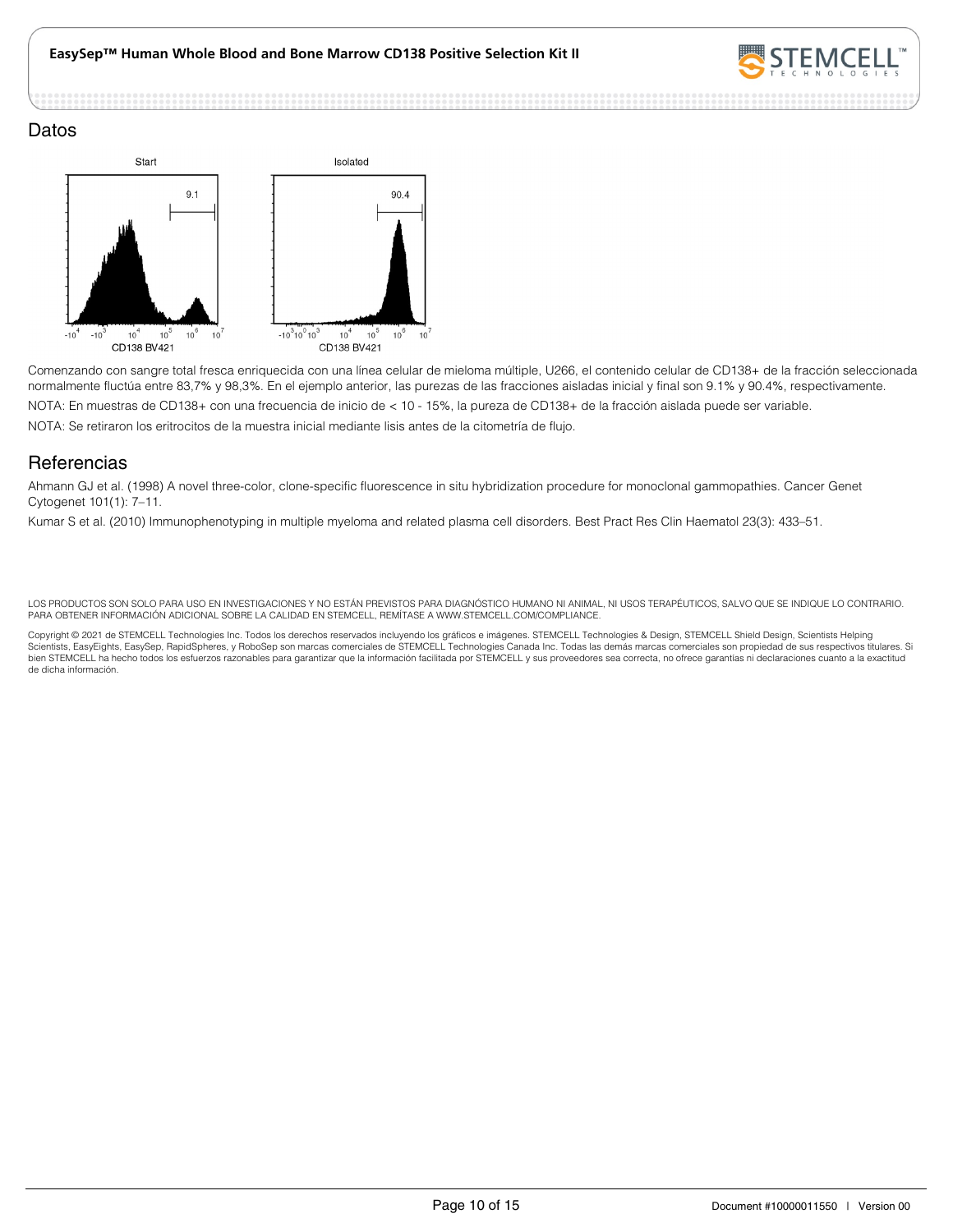#### **Para processamento de 60 mL de sangue total ou de medula óssea**

Núm. de catálogo 17887

Seleção positiva

Documento nº 10000011550 | Versão 00



Scientists Helping Scientists™ | WWW.STEMCELL.COM

TOLL FREE PHONE 1 800 667 0322 . PHONE +1 604 877 0713 INFO@STEMCELL.COM . TECHSUPPORT@STEMCELL.COM FOR GLOBAL CONTACT DETAILS VISIT OUR WEBSITE

## **PORTUGUÊS** Descrição

Isolamento de células CD138+ (sindecano-1) altamente purificadas de medula óssea ou sangue total frescos por meio de seleção positiva imunomagnética.

- Rápido e fácil de utilizar
- Não são necessárias colunas

Este kit alveja as células CD138+ para seleção positiva com um anticorpo que reconhece o marcador de superfície CD138. As células desejadas são marcadas com anticorpos e partículas magnéticas e separadas sem colunas utilizando um imã EasySep™. As células não desejadas são simplesmente despejadas enquanto as células desejadas ficam no tubo. As células isoladas estão imediatamente disponíveis para várias aplicações, tais como a hibridização fluorescente in situ (FISH, em inglês), citometria de fluxo, cultura ou extração de ADN/ARN.

## Descrição dos Componentes

| NOME DO COMPONENTE                                                                        | N. <sup>o</sup> DO<br><b>COMPONENTE</b> | <b>QUANTIDADE</b> | <b>ARMAZENAMENTO</b>                   | PRAZO DE<br><b>VALIDADE</b>                                    | <b>FORMATO</b>                                                                                                            |
|-------------------------------------------------------------------------------------------|-----------------------------------------|-------------------|----------------------------------------|----------------------------------------------------------------|---------------------------------------------------------------------------------------------------------------------------|
| EasySep™ Human Whole Blood<br>and Bone Marrow CD138<br>Positive Selection Kit II Cocktail | 17887C                                  | $3 \times 1$ mL   | Armazenar a 2 - 8 °C.<br>Não congelar. | Estável até à data de<br>validade (EXP)<br>indicada no rótulo. | Uma combinação de<br>anticorpos monoclonais em<br>PBS com 0,09% rHA. Inclui<br>um recetor Fc de bloqueio<br>de anticorpo. |
| EasySep™ Dextran<br>RapidSpheres <sup>™</sup> 50100                                       | 50100                                   | $3 \times 1$ mL   | Armazenar a 2 - 8 °C.<br>Não congelar. | Estável até à data de<br>validade (EXP)<br>indicada no rótulo. | Uma suspensão de<br>partículas magnéticas em<br>água.                                                                     |
| EasySep™ Red Blood Cell<br>Lysis Buffer, 10X Concentrate                                  | 20110                                   | $1 \times 10$ mL  | Armazenar a 15 - 25 °C.                | Estável até à data de<br>validade (EXP)<br>indicada no rótulo. | Um reagente para lise de<br>hematies concentrado a 10X.                                                                   |

PBS - solução salina tamponada com fosfato; rHA - albumina recombinante humana

Os componentes podem ser enviados à temperatura ambiente (15 - 25 °C), mas devem ser armazenados conforme indicado acima.

## Informação Adicional Sobre a Estabilidade do Reagente

| I NOME DO REAGENTE                                  | ARMAZENAMENTO                          | <b>PRAZO DE VALIDADE</b>                                                                     |
|-----------------------------------------------------|----------------------------------------|----------------------------------------------------------------------------------------------|
| Tampão de Lise de hematies EasySep™ (diluição a 1X) | Armazenar a 2 - 8 °C.<br>Não congelar. | Estável durante até 3 meses. Não exceder a data<br>de validade (EXP) do componente original. |

## Preparação da Amostra

Para amostras frescas e congeladas disponíveis, consultar www.stemcell.com/primarycells.

SANGUE PERIFÉRICO

Recolher sangue total num tubo de colheita de sangue contendo um anticoagulante.

#### MEDULA ÓSSEA

Para evitar a degradação da amostra e a perda de CD138 das células plasmáticas frágeis, as amostras devem ser processadas tão rapidamente quanto possível e no prazo de 72 horas após a colheita.

- 1. Diluir a amostra 5 a 10 vezes em D-PBS (sem Ca++ e Mg++; núm. de catálogo 37350) e misturar suavemente com a pipeta.
- 2. OPCIONAL (recomendado): Molhar previamente um filtro de 70 μm com D-PBS. Filtrar a amostra pelo filtro previamente molhado para retirar fragmentos de osso, agregados de células e detritos. Lavar o filtro com D-PBS.
- 3. Centrifugar as células a 300 x g durante 10 minutos sem o travão.
- 4. Usando a pipeta, retirar cuidadosamente e descartar o plasma, sem perturbar o pellet celular. Não despejar.

OPCIONAL: Para amostras de medula óssea com menos de 24 horas, adicionar DNase I Solução (1 mg/mL; núm. de catálogo 07900) a 100 μg/mL do volume da amostra original para ajudar a reduzir a aglomeração de células. A DNase I Solução pode ser adicionada diretamente às células agregadas com uma mistura suave. Incubar à temperatura ambiente (15 - 25 ˚C) durante 15 a 30 minutos antes de iniciar o protocolo EasySep™.

NOTA: Evitar os ciclos repetitivos de congelar-descongelar da DNase I Solução.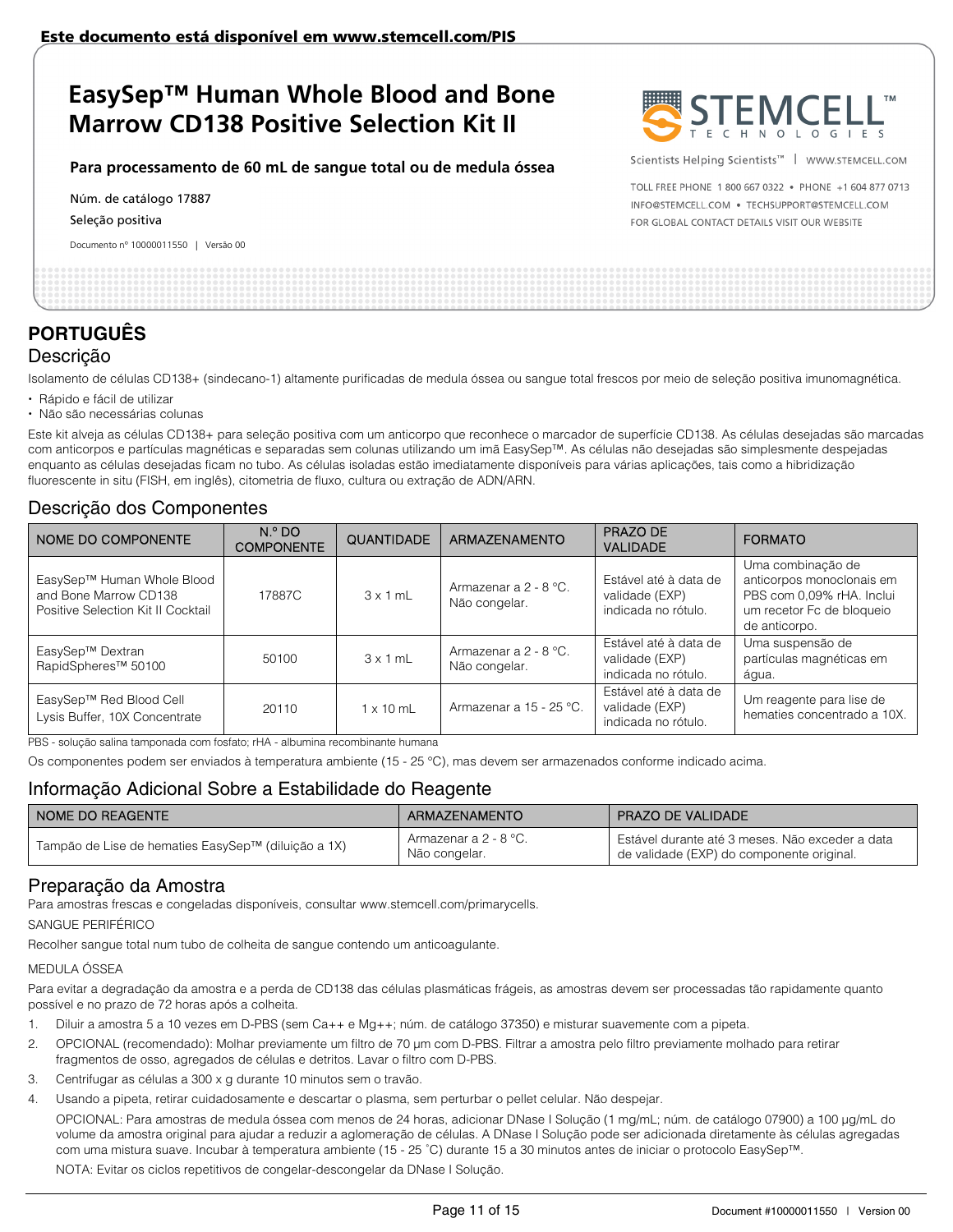

- 5. Ressuspender o pellet celular com o Tampão EasySep™:
	- Se a amostra tiver uma baixa celularidade, ou se o volume da amostra for ≥ 2,5 mL, ressuspender ao volume da amostra original.
	- Se o volume da amostra for inferior a 2,5 mL e tiver uma alta celularidade ou a celularidade for desconhecida, ressuspender a duas vezes o volume da amostra original.

### Meio Recomendado

Tampão EasySep™ (núm. de catálogo 20144), Tampão RoboSep™ (núm. de catálogo 20104) ou PBS contendo 2% de soro fetal bovino (FBS) e 1 mM de EDTA. O meio deve estar isento de Ca++ e Mg++.

## Instruções de Utilização – Protocolos Manuais do EasySep™

Consultar páginas 11 e 12 para ver a "Preparação da Amostra" e o "Meio Recomendado". Consultar as Tábuas 1 e 2 para ver instruções pormenorizadas sobre o procedimento do EasySep™.

#### **Tabela 1. Protocolo do EasySep™ Human Whole Blood and Bone Marrow CD138 Positive Selection Kit II**

|                |                                                                                                                                                                    | ÍMAN EASYSEP™                                                                                                |  |  |
|----------------|--------------------------------------------------------------------------------------------------------------------------------------------------------------------|--------------------------------------------------------------------------------------------------------------|--|--|
| <b>ETAPA</b>   | <b>INSTRUÇÕES</b>                                                                                                                                                  | Íman "Big Easy" EasySep™<br>(Núm. de catálogo 18001)                                                         |  |  |
|                | Preparar a amostra dentro da variação de volume.                                                                                                                   | $0.5 - 4.5$ mL                                                                                               |  |  |
|                | Adicionar a amostra ao tubo correto.                                                                                                                               | Tubo de 14 mL (17 x 95 mm) de poliestireno com fundo arredondado<br>(p. ex., núm. de catálogo 38008)         |  |  |
| $\overline{2}$ | Adicionar 1X Tampão de Lise de hematies EasySep™ à<br>amostra.                                                                                                     | Volume igual à amostra                                                                                       |  |  |
| 3              | Adicionar Cocktail de Seleção à amostra.<br>NOTA: Não agitar o cocktail em vórtex.                                                                                 | 25 µL/mL de amostra diluída                                                                                  |  |  |
|                | Misturar e incubar.                                                                                                                                                | TA durante 3 minutos                                                                                         |  |  |
|                | Vortex RapidSpheres™.<br>NOTA: As partículas devem estar igualmente dispersas.                                                                                     | 30 segundos                                                                                                  |  |  |
|                | Adicionar RapidSpheres <sup>™</sup> à amostra.                                                                                                                     | 25 µL/mL de amostra diluída                                                                                  |  |  |
| 5              | Misturar e incubar.                                                                                                                                                | TA durante 3 minutos                                                                                         |  |  |
| 6              | Adicionar o meio recomendado para encher a amostra até ao<br>volume indicado. Misturar com a pipeta 2 - 3 vezes.                                                   | • Encher até 5 mL para amostras diluídas < 2,5 mL<br>• Encher até 10 mL para amostras diluídas ≥ 2,5 mL      |  |  |
|                | Colocar o tubo (sem tampa) num íman e incubar.                                                                                                                     | TA durante 10 minutos                                                                                        |  |  |
| -7             | Pegar no íman e num só movimento contínuo inverter o imã<br>e o tubo,* despejando o sobrenadante. Retirar o tubo do<br>íman; este tubo contém as células isoladas. | Descartar o sobrenadante                                                                                     |  |  |
| 8              | Adicionar o meio recomendado para encher a amostra até ao<br>volume indicado. Misturar com a pipeta 2 - 3 vezes.                                                   | · Encher até 5 mL para amostras diluídas < 2,5 mL<br>• Encher até 10 mL para amostras diluídas $\geq 2.5$ mL |  |  |
|                | Colocar o tubo (sem tampa) num íman e incubar.                                                                                                                     | TA durante 3 minutos                                                                                         |  |  |
| 9              | Pegar no íman e num só movimento contínuo inverter o imã<br>e o tubo,* despejando o sobrenadante. Retirar o tubo do imã;<br>este tubo contém as células isoladas.  | Descartar o sobrenadante                                                                                     |  |  |
| 10             | Repetir as etapas como indicado.                                                                                                                                   | Etapas 8 e 9<br>(separações num total de 1 x 10 minutos e 2 x 3 minutos)                                     |  |  |
| 11             | Ressuspender as células no meio desejado. Não esquecer de<br>recolher as células nos lados do tubo.                                                                | As células isoladas estão prontas para uso                                                                   |  |  |

TA - temperatura ambiente (15 - 25 °C)

\* Deixar o íman e o tubo invertido durante 2 - 3 segundos, depois voltar a virar para cima. Não agitar nem absorver as gotas que possam ficar presas no bocal do tubo.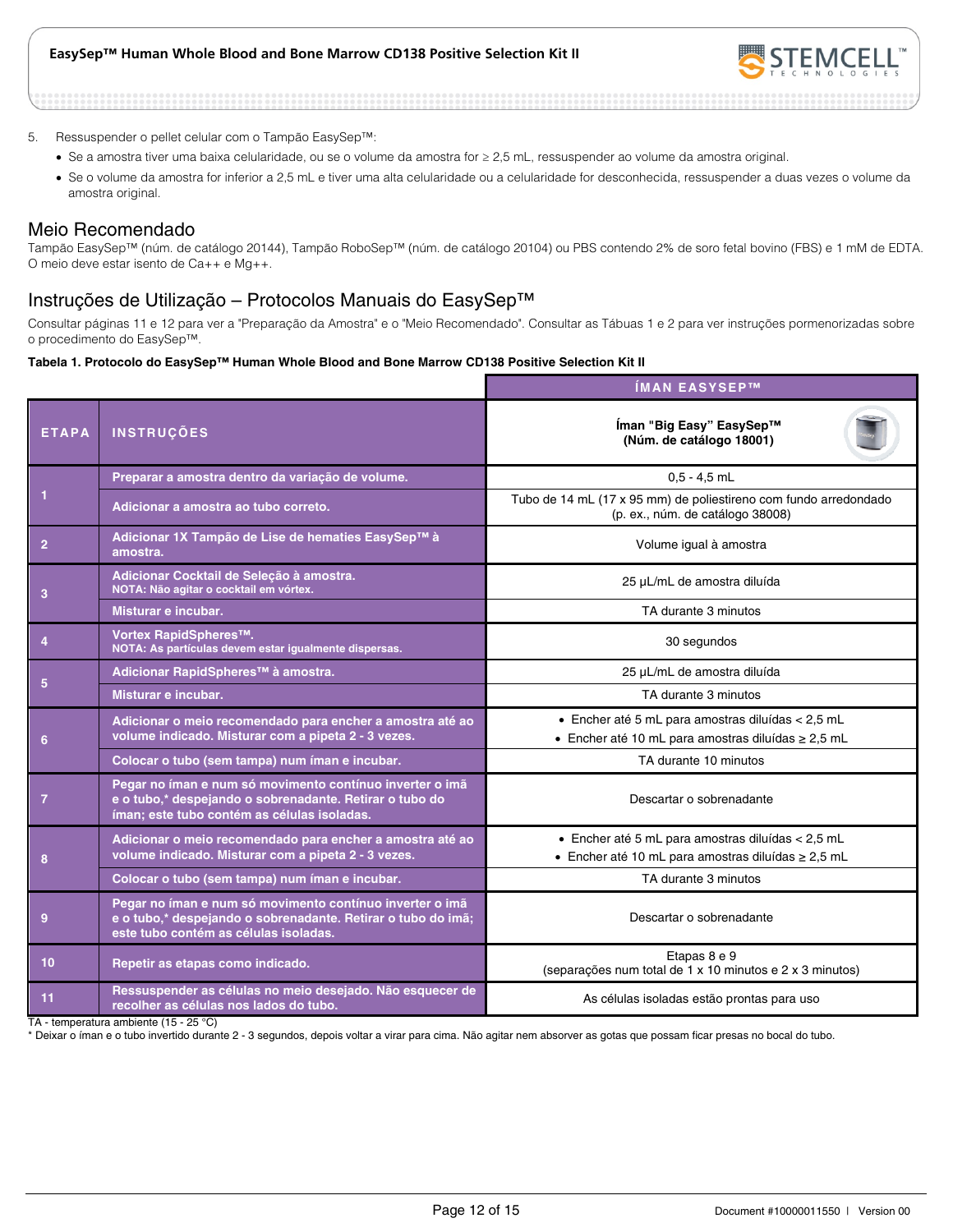

#### **Tabela 2. Protocolo do EasySep™ Human Whole Blood and Bone Marrow CD138 Positive Selection Kit II**

|                |                                                                                                                                     | ÍMAN EASYSEP™                                                                                                  |  |
|----------------|-------------------------------------------------------------------------------------------------------------------------------------|----------------------------------------------------------------------------------------------------------------|--|
| <b>ETAPA</b>   | <b>INSTRUÇÕES</b>                                                                                                                   | EasyEights™ (núm. de catálogo 18103)                                                                           |  |
|                |                                                                                                                                     | Tubo de 14 mL                                                                                                  |  |
|                | Preparar a amostra dentro da variação de volume.                                                                                    | $0.5 - 4.5$ mL                                                                                                 |  |
|                | Adicionar a amostra ao tubo correto.                                                                                                | Tubo de 14 mL (17 x 95 mm) de poliestireno com fundo arredondado<br>(p. ex., núm. de catálogo 38008)           |  |
| $\overline{2}$ | Adicionar 1X Tampão de Lise de hematies EasySep™ à<br>amostra.                                                                      | Volume igual à amostra                                                                                         |  |
| 3              | Adicionar Cocktail de Seleção à amostra.<br>NOTA: Não agitar o cocktail em vórtex.                                                  | 25 µL/mL de amostra diluída                                                                                    |  |
|                | Misturar e incubar.                                                                                                                 | TA durante 3 minutos                                                                                           |  |
|                | Vortex RapidSpheres™.<br>NOTA: As partículas devem estar igualmente dispersas.                                                      | 30 segundos                                                                                                    |  |
|                | Adicionar RapidSpheres™ à amostra.                                                                                                  | 25 µL/mL de amostra diluída                                                                                    |  |
| 5              | Misturar e incubar.                                                                                                                 | TA durante 3 minutos                                                                                           |  |
| 6              | Adicionar o meio recomendado para encher a amostra até ao<br>volume indicado. Misturar com a pipeta 2 - 3 vezes.                    | • Encher até 5 mL para amostras diluídas $<$ 2,5 mL<br>• Encher até 10 mL para amostras diluídas $\geq 2.5$ mL |  |
|                | Colocar o tubo (sem tampa) num íman e incubar.                                                                                      | TA durante 10 minutos                                                                                          |  |
| 7              | Com cuidado, pipetar** (não despejar) o sobrenadante para<br>fora. Retirar o tubo do íman; este tubo contém as células<br>isoladas. | Descartar o sobrenadante                                                                                       |  |
| 8              | Adicionar o meio recomendado para encher a amostra até ao<br>volume indicado. Misturar com a pipeta 2 - 3 vezes.                    | · Encher até 5 mL para amostras diluídas < 2,5 mL<br>• Encher até 10 mL para amostras diluídas $\geq 2.5$ mL   |  |
|                | Colocar o tubo (sem tampa) num íman e incubar.                                                                                      | TA durante 5 minutos                                                                                           |  |
| 9              | Com cuidado, pipetar** (não despejar) o sobrenadante para<br>fora. Retirar o tubo do íman; este tubo contém as células<br>isoladas. | Descartar o sobrenadante                                                                                       |  |
| 10             | Repetir as etapas como indicado.                                                                                                    | Etapas 8 e 9<br>(separações num total de 1 x 10 minutos e 2 x 5 minutos)                                       |  |
| 11             | Ressuspender as células no meio desejado. Não esquecer de<br>recolher as células nos lados do tubo.                                 | As células isoladas estão prontas para uso                                                                     |  |

TA - temperatura ambiente (15 - 25 °C)

\*\* Recolher todo o sobrenadante, todo de uma vez, numa só pipeta (por exemplo, com o tubo EasyEights™ de 14 mL, utilizar uma pipeta serológica de 10 mL [núm. de catálogo 38004]).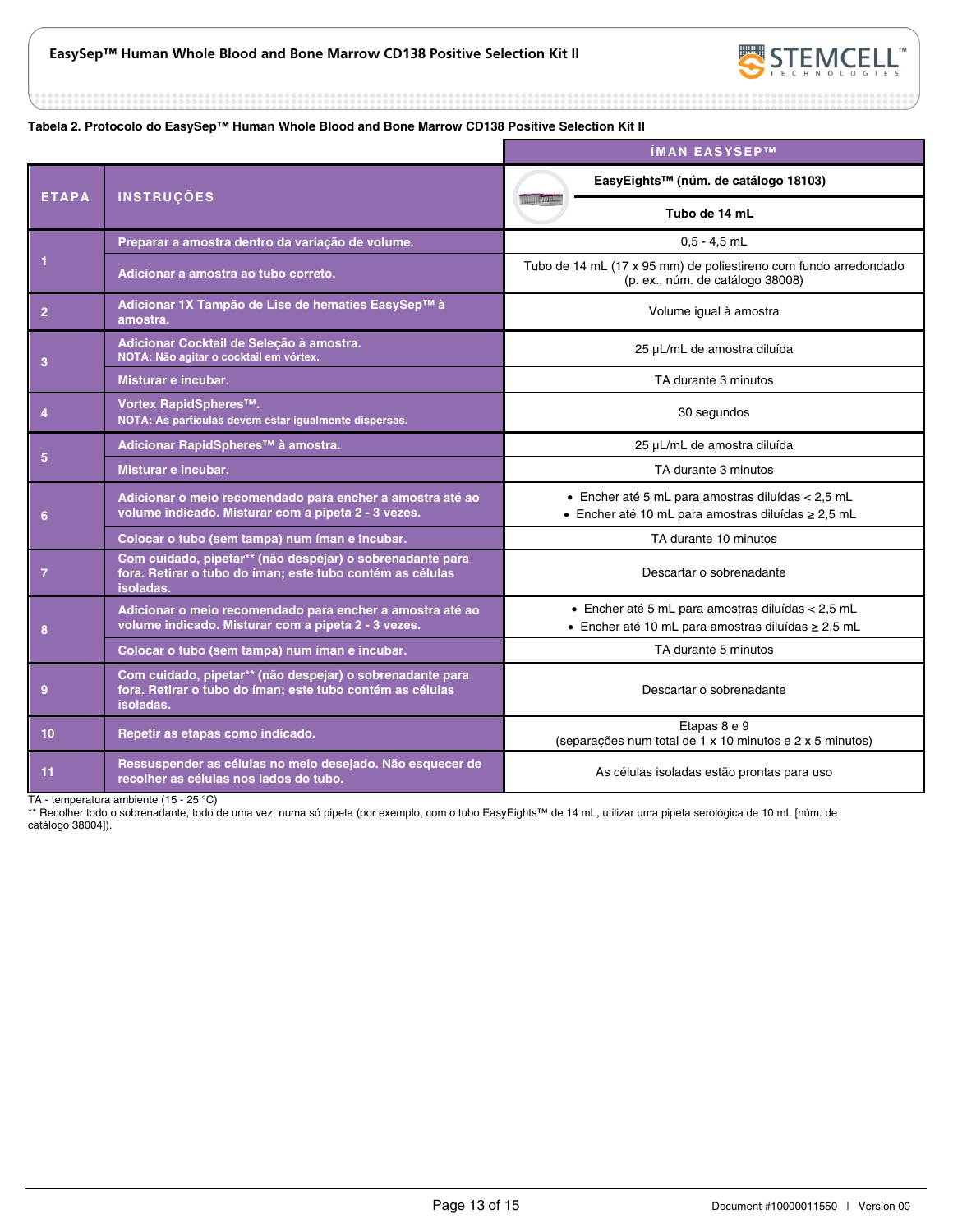

## Instruções de Utilização – Protocolo do RoboSep™ Totalmente Automatizado

Consultar páginas 11 e 12 para ver a "Preparação da Amostra" e o "Meio Recomendado". Consultar a Tabela 3 para ver instruções pormenorizadas relativamente ao procedimento do RoboSep™.

#### **Tabela 3. Protocolo do RoboSep™ Human Whole Blood and Bone Marrow CD138 Positive Selection Kit II**

| <b>ETAPA</b> | <b>INSTRUÇÕES</b>                                                                                                                                                                                       | RoboSep™<br>(núm. de catálogo 21000)                                                                 |  |  |
|--------------|---------------------------------------------------------------------------------------------------------------------------------------------------------------------------------------------------------|------------------------------------------------------------------------------------------------------|--|--|
|              | Preparar a amostra dentro da variação de volume.                                                                                                                                                        | $0.5 - 4.5$ mL                                                                                       |  |  |
|              | Adicionar a amostra ao tubo correto.                                                                                                                                                                    | Tubo de 14 mL (17 x 95 mm) de poliestireno com fundo arredondado<br>(p. ex., núm. de catálogo 38008) |  |  |
|              | Adicionar 1X Tampão de Lise de hematies EasySep™ à amostra.                                                                                                                                             | Volume igual à amostra                                                                               |  |  |
| 3            | Selecionar o protocolo.<br>NOTA: Introduzir o volume.                                                                                                                                                   | Human CD138 WB and BM Positive Selection II 17887<br>NOTA: Introduzir o volume da amostra diluída.   |  |  |
|              | Vortex RapidSpheres™.<br>NOTA: As partículas devem estar igualmente dispersas.                                                                                                                          | 30 segundos                                                                                          |  |  |
| 5            | Carregar o carrossel.<br>NOTA: Não agitar o cocktail em vórtex.                                                                                                                                         | Seguir as indicações que aparecem no ecrã                                                            |  |  |
|              | Iniciar o protocolo.                                                                                                                                                                                    | Pressionar o botão verde "Run" (Executar)                                                            |  |  |
| 6            | Descarregar o carrossel quando o processo tiver terminado.<br>Retirar o tubo contendo as células isoladas e ressuspender no<br>meio desejado. Não esquecer de recolher as células nos lados do<br>tubo. | As células isoladas estão prontas para uso                                                           |  |  |

## Notas e sugestões

#### TAMPÃO DE LISE DE HEMATIES EASYSEP™

O Tampão de Lise de hematies EasySep™ é fornecido como um concentrado a 10X. Preparar 1X tampão de lise, pelo menos 1 hora antes do uso, adicionando 1 parte de tampão de lise a 10X a 9 partes de água destilada ou Tipo 1. Misturar suavemente e completamente antes do uso.

\*A água de Tipo 1 refere-se a água ultra pura adequada para uso em procedimentos analíticos. É definida pela American Society for Testing and Materials (ASTM - Sociedade Americana para Testes e Materiais) como tendo uma resistividade de > 18 MΩ-cm, uma condutividade de < 0,056 μS/cm e < 50 ppb de carbono orgânico total (COT).

#### AVALIAÇÃO DA PUREZA

Para avaliar a pureza das células CD138+ por meio de citometria de fluxo, utilizar o seguinte clone de anticorpo conjugado com fluorocromo:

Anti-Human CD138 (Syndecan-1) Antibody, Clone MI15 (núm. de catálogo 60003)

Também pode ser utilizado um dos seguintes métodos:

- Marcar as cadeias leves intracelulares κ (kappa) e λ (lambda) (por exemplo, o procedimento descrito por Ahmann et al.). As células de plasma expressam a cadeia leve kappa ou lambda.
- Utilizar marcadores alternativos, tais como o Anti-Human CD38 Antibody, Clone HIT2 com fluorocromo, Clone HIT2 (núm. de catálogo 60014) e o Anti-Human CD45 Antibody, Clone HI30 (núm. de catálogo 60018) para detetar as células variáveis CD38+CD45 (Kumar et al.).
- Utilizar um anticorpo secundário conjugado com fluorocromo, tal como o Goat Anti-Mouse IgG (H+L) Antibody, Polyclonal (núm. de catálogo 60138).